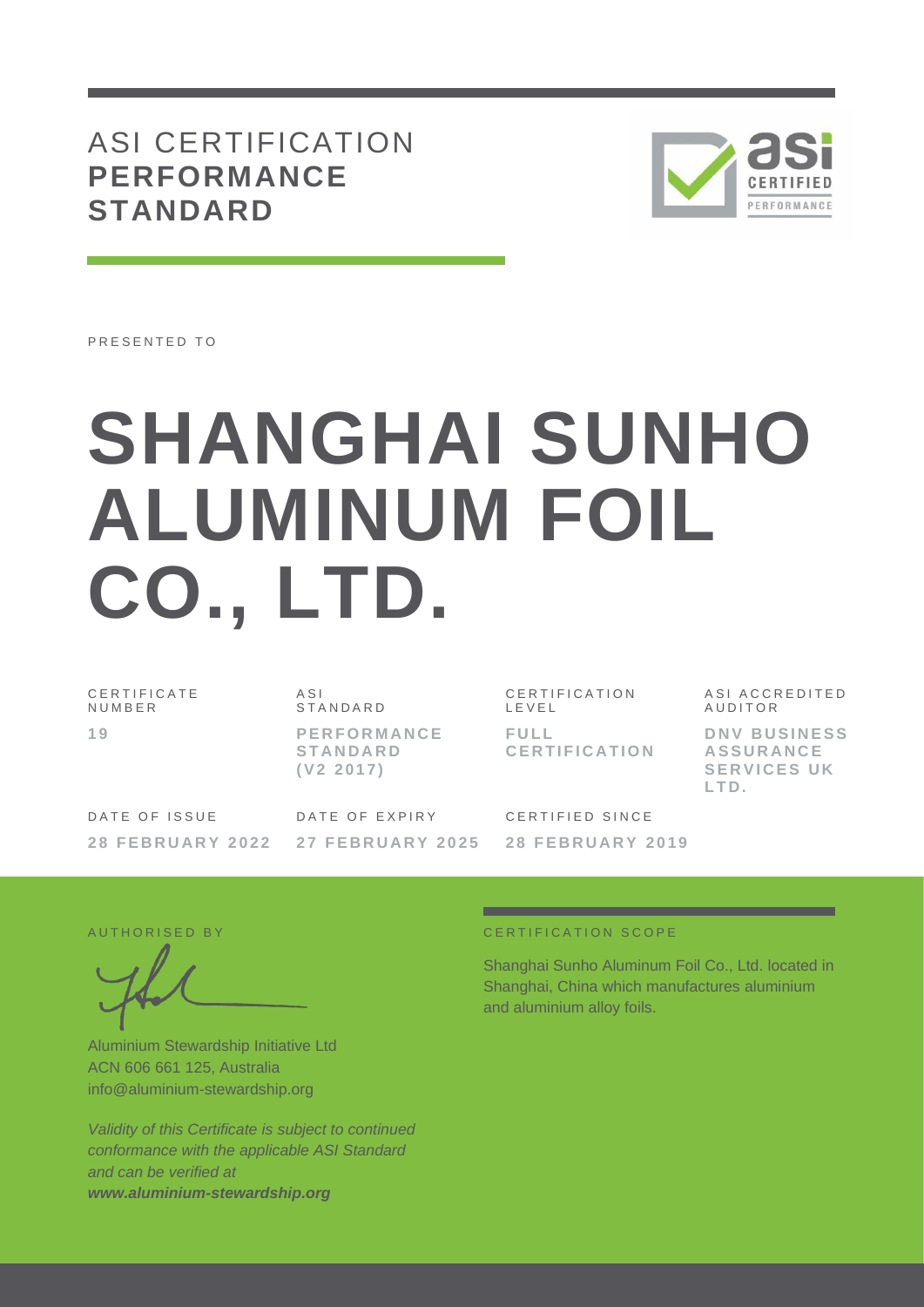## SUMMARY AUDIT REPORT **PERFORMANCE STANDARD**

#### **OVERVIEW**

| MEMBER NAME                | Shanghai Sunho Aluminum Foil Co., Ltd.                                                                                                                                                                                                                                                                                                                                                                                                                       |
|----------------------------|--------------------------------------------------------------------------------------------------------------------------------------------------------------------------------------------------------------------------------------------------------------------------------------------------------------------------------------------------------------------------------------------------------------------------------------------------------------|
| ENTITY NAME                | Shanghai Sunho Aluminum Foil Co., Ltd.                                                                                                                                                                                                                                                                                                                                                                                                                       |
| CERTIFICATION<br>SCOPE     | Shanghai Sunho Aluminum Foil Co., Ltd. located in Shanghai, China which<br>manufactures aluminium and aluminium alloy foils.                                                                                                                                                                                                                                                                                                                                 |
| SUPPLY CHAIN<br>ACTIVITIES | Material Conversion (Production and Transformation)                                                                                                                                                                                                                                                                                                                                                                                                          |
| ASI STANDARD               | Performance Standard V2                                                                                                                                                                                                                                                                                                                                                                                                                                      |
| AUDIT TYPE                 | Certification Audit (21 - 25 January 2019)<br>0                                                                                                                                                                                                                                                                                                                                                                                                              |
|                            | Surveillance Audit (15 - 17 September 2020)<br>$\bullet$                                                                                                                                                                                                                                                                                                                                                                                                     |
|                            | Re-Certification Audit (10 - 11 January 2022)                                                                                                                                                                                                                                                                                                                                                                                                                |
| AUDIT FIRM                 | DNV Business Assurance Services UK Ltd.                                                                                                                                                                                                                                                                                                                                                                                                                      |
| AUDIT DATE                 | 21 - 25 January 2019 (Certification Audit)                                                                                                                                                                                                                                                                                                                                                                                                                   |
|                            | 15 - 17 September 2020 (Surveillance Audit)                                                                                                                                                                                                                                                                                                                                                                                                                  |
|                            | 10 - 11 January 2022 (Re-Certification Audit)                                                                                                                                                                                                                                                                                                                                                                                                                |
| AUDIT REPORT<br>SUBMISSION | 3 February 2019 (Certification Audit)                                                                                                                                                                                                                                                                                                                                                                                                                        |
|                            | 19 October 2020 (Surveillance Audit)<br>0                                                                                                                                                                                                                                                                                                                                                                                                                    |
|                            | 2 March 2022 (Re-Certification Audit)                                                                                                                                                                                                                                                                                                                                                                                                                        |
| AUDIT SCOPE                | Certification Audit (21 - 25 January 2019)<br>The audit scope covered the Shanghai Sunho Aluminum Foil Co., Ltd.<br>located in Kangqiao Industrial Zone Pudong, Shanghai, China. The main<br>products cover high-precision aluminium and aluminium alloy foils.<br>Supply chain activities included in the audit scope:<br>Material Conversion (Production and Transformation)<br>All relevant criteria in the ASI Performance Standard were included in the |
|                            | audit scope.                                                                                                                                                                                                                                                                                                                                                                                                                                                 |

<u> 1989 - Johann Barnett, mars et al. 1989 - Anna ann an t-</u>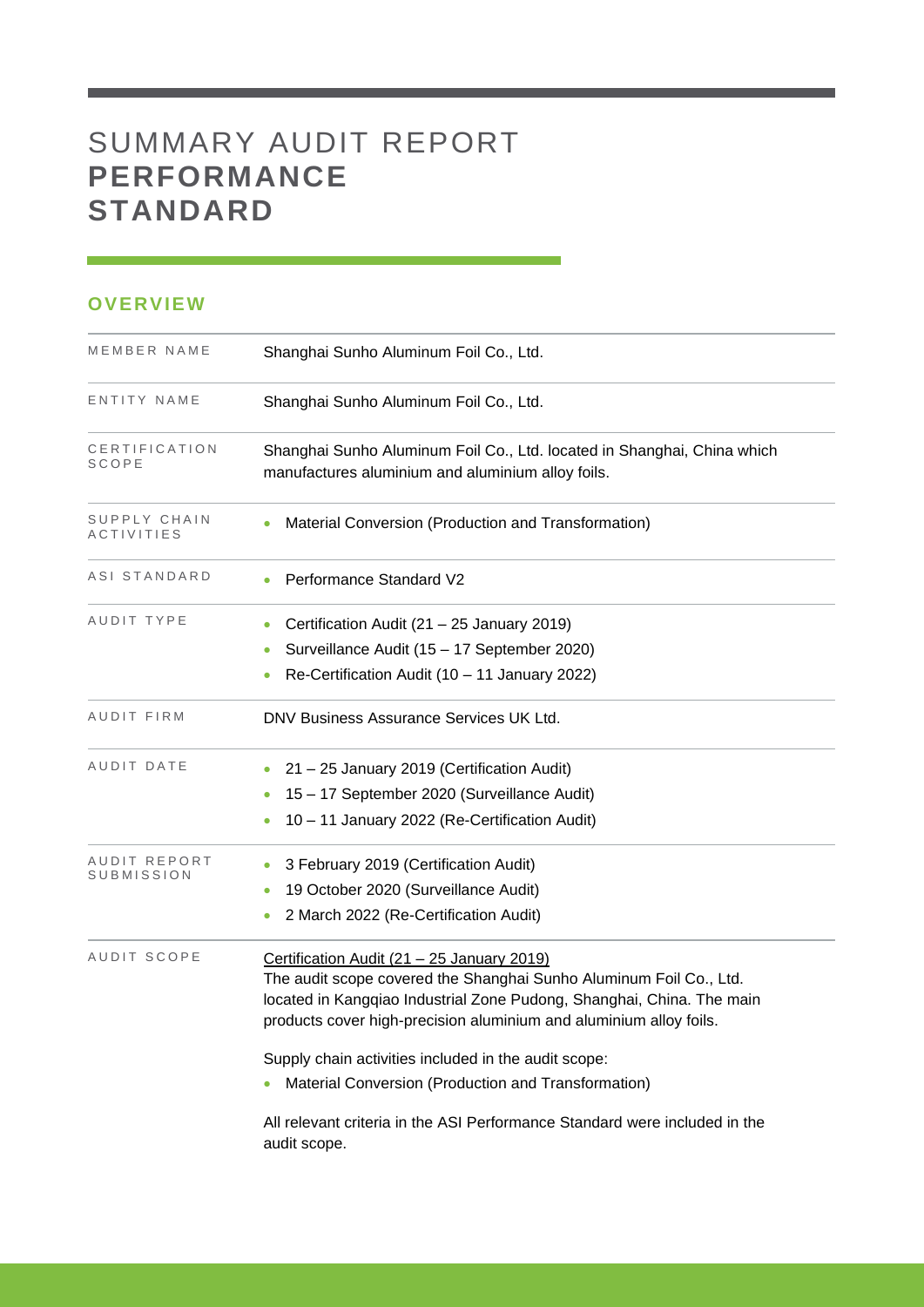|                         | Surveillance Audit (15 - 17 September 2020)<br>The audit scope covered the Shanghai Sunho Aluminum Foil Co., Ltd.<br>located in Kangqiao Industrial Zone Pudong, Shanghai, China. The main<br>products cover high-precision aluminium and aluminium alloy foils.   |  |  |  |  |
|-------------------------|--------------------------------------------------------------------------------------------------------------------------------------------------------------------------------------------------------------------------------------------------------------------|--|--|--|--|
|                         | Supply chain activities included in the audit scope:<br>Material Conversion (Production and Transformation)                                                                                                                                                        |  |  |  |  |
|                         | All relevant criteria in the ASI Performance Standard were included in the<br>audit scope.                                                                                                                                                                         |  |  |  |  |
|                         | Re-Certification Audit (10 - 11 January 2022)<br>The audit scope covered the Shanghai Sunho Aluminum Foil Co., Ltd.<br>located in Kangqiao Industrial Zone Pudong, Shanghai, China. The main<br>products cover high-precision aluminium and aluminium alloy foils. |  |  |  |  |
|                         | Supply chain activities included in the audit scope:                                                                                                                                                                                                               |  |  |  |  |
|                         | Material Conversion (Production and Transformation)                                                                                                                                                                                                                |  |  |  |  |
|                         | All relevant criteria in the ASI Performance Standard were included in the<br>audit scope.                                                                                                                                                                         |  |  |  |  |
| AUDIT<br>OUTCOME        | Certification                                                                                                                                                                                                                                                      |  |  |  |  |
| AUDIT<br>METHODOLOGY    | The Auditors confirm that:                                                                                                                                                                                                                                         |  |  |  |  |
| DECLARATION             | $\triangleright$ The information provided by the Entity is true and accurate to the best<br>knowledge of the Auditor(s) preparing this report.                                                                                                                     |  |  |  |  |
|                         | $\triangleright$ The findings are based on verified Objective Evidence relevant to the<br>time period for the Audit, traceable and unambiguous.                                                                                                                    |  |  |  |  |
|                         | The Audit Scope and audit methodology are sufficient to establish<br>M<br>confidence that the findings are indicative of the performance of the<br>Entity's defined Certification Scope.                                                                           |  |  |  |  |
|                         | The Auditor(s) have acted in a manner deemed ethical, truthful, accurate<br>professional, independent and objective.                                                                                                                                               |  |  |  |  |
| CERTIFICATION<br>PERIOD | 28 February 2022 - 27 February 2025                                                                                                                                                                                                                                |  |  |  |  |
| NEXT AUDIT<br>TYPE      | <b>Surveillance Audit</b>                                                                                                                                                                                                                                          |  |  |  |  |
| NEXT AUDIT<br>DUE DATE  | 27 August 2023                                                                                                                                                                                                                                                     |  |  |  |  |
| CERTIFICATE<br>NUMBER   | 19                                                                                                                                                                                                                                                                 |  |  |  |  |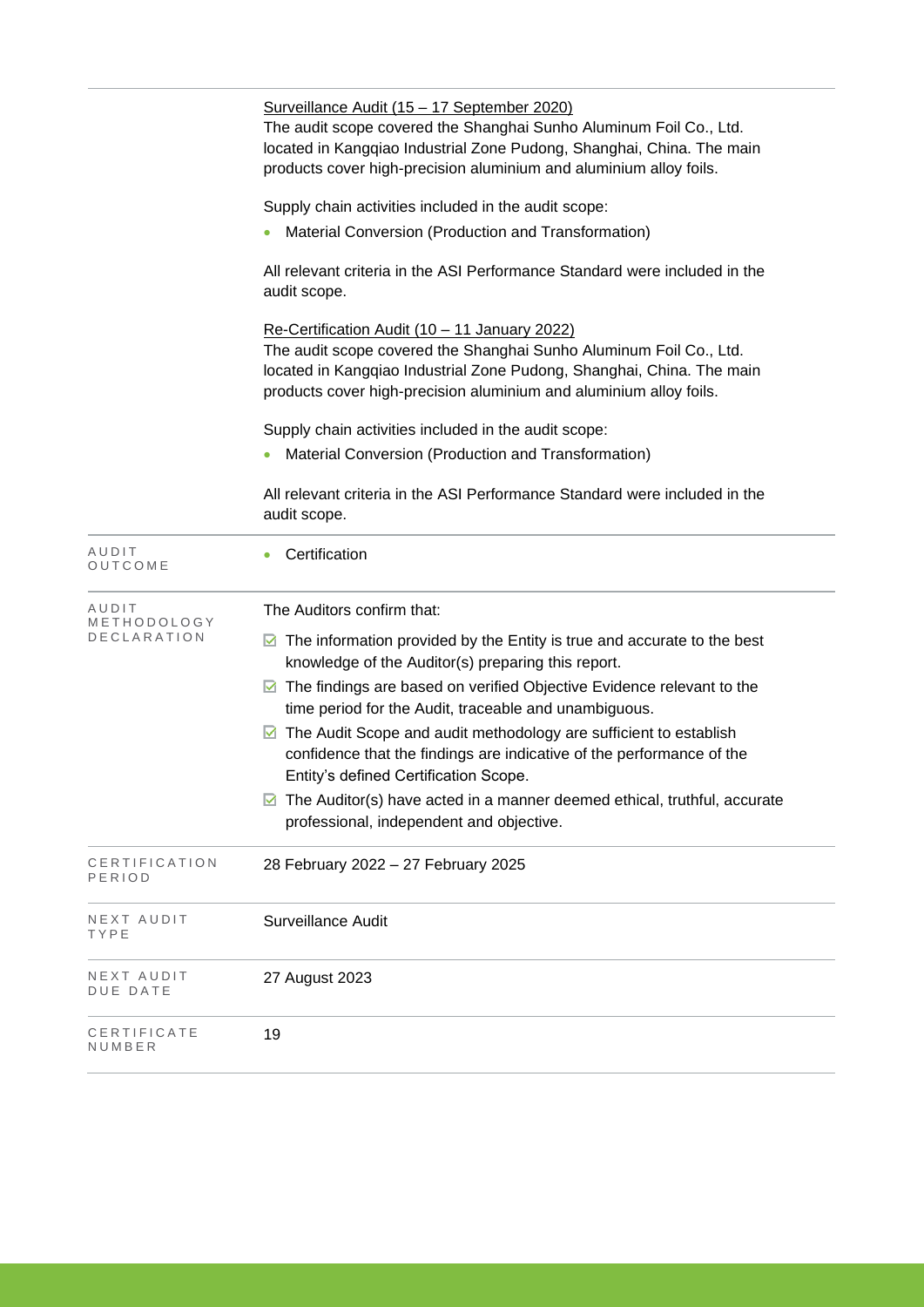### **SUMMARY OF FINDINGS**

| <b>CRITERION</b>                                                                 | <b>RATING</b> | COMMENT                                                                                                                                                                                                                                                                                                                                                                                      |
|----------------------------------------------------------------------------------|---------------|----------------------------------------------------------------------------------------------------------------------------------------------------------------------------------------------------------------------------------------------------------------------------------------------------------------------------------------------------------------------------------------------|
| PRINCIPLE 1 BUSINESS INTEGRITY                                                   |               |                                                                                                                                                                                                                                                                                                                                                                                              |
| 1.1 Legal Compliance                                                             | Conformance   | The Entity has developed and implemented policies,<br>systems, procedures and processes that conform to<br>ASI Performance Standard's legal compliance<br>requirements. The Entity has systems in place to<br>maintain awareness of and ensure compliance with<br>Applicable Law.                                                                                                            |
| 1.2 Anti-Corruption                                                              | Conformance   | The Entity has established policies and procedures on<br>Anti-Corruption, including Extortion and Bribery,<br>consistent with Applicable Law and prevailing<br>international standards. The Entity has appointed an<br>Anti-Corruption Commissioner.                                                                                                                                         |
| 1.3 Code of Conduct                                                              | Conformance   | The Entity has implemented a Code of Conduct<br>including principles related to environmental, social<br>and governance performance. The Entity has<br>implemented adequate measures, including training,<br>communication to raise awareness of the Code among<br>business partners and suppliers. More information can<br>be found via:<br>http://www.shalfoil.com/NewsDetail.aspx?ID=2813 |
| PRINCIPLE 2 POLICY & MANAGEMENT                                                  |               |                                                                                                                                                                                                                                                                                                                                                                                              |
| 2.1a Environmental, Social, and<br>Governance Policy (implement and<br>maintain) | Conformance   | The Entity's Policies are consistent with the<br>environmental, social, and governance practices<br>included in the ASI Performance Standard. For further<br>information, please see:<br>http://www.shalfoil.com/NewsDetail.aspx?ID=2813                                                                                                                                                     |
| 2.1b Environmental, Social, and<br>Governance Policy (senior<br>management)      | Conformance   | Senior management demonstrate commitment to the<br>implemented Policies. The Policies are reviewed in the<br>annual management review meeting.                                                                                                                                                                                                                                               |
| 2.1c Environmental, Social, and<br>Governance Policy<br>(communication)          | Conformance   | The Policies are available for internal stakeholders<br>through training and display on-site and available for<br>external stakeholders via the website:<br>http://www.shalfoil.com/NewsDetail.aspx?ID=2813                                                                                                                                                                                  |
| 2.2 Leadership                                                                   | Conformance   | A senior Management Representative has been<br>appointed, and the responsibility and authority are<br>clearly defined.                                                                                                                                                                                                                                                                       |
| 2.3a Environmental and Social<br><b>Management Systems</b><br>(environmental)    | Conformance   | The Entity has implemented and documented an<br>Environmental Management System and holds a valid<br>ISO 14001:2015 certificate.                                                                                                                                                                                                                                                             |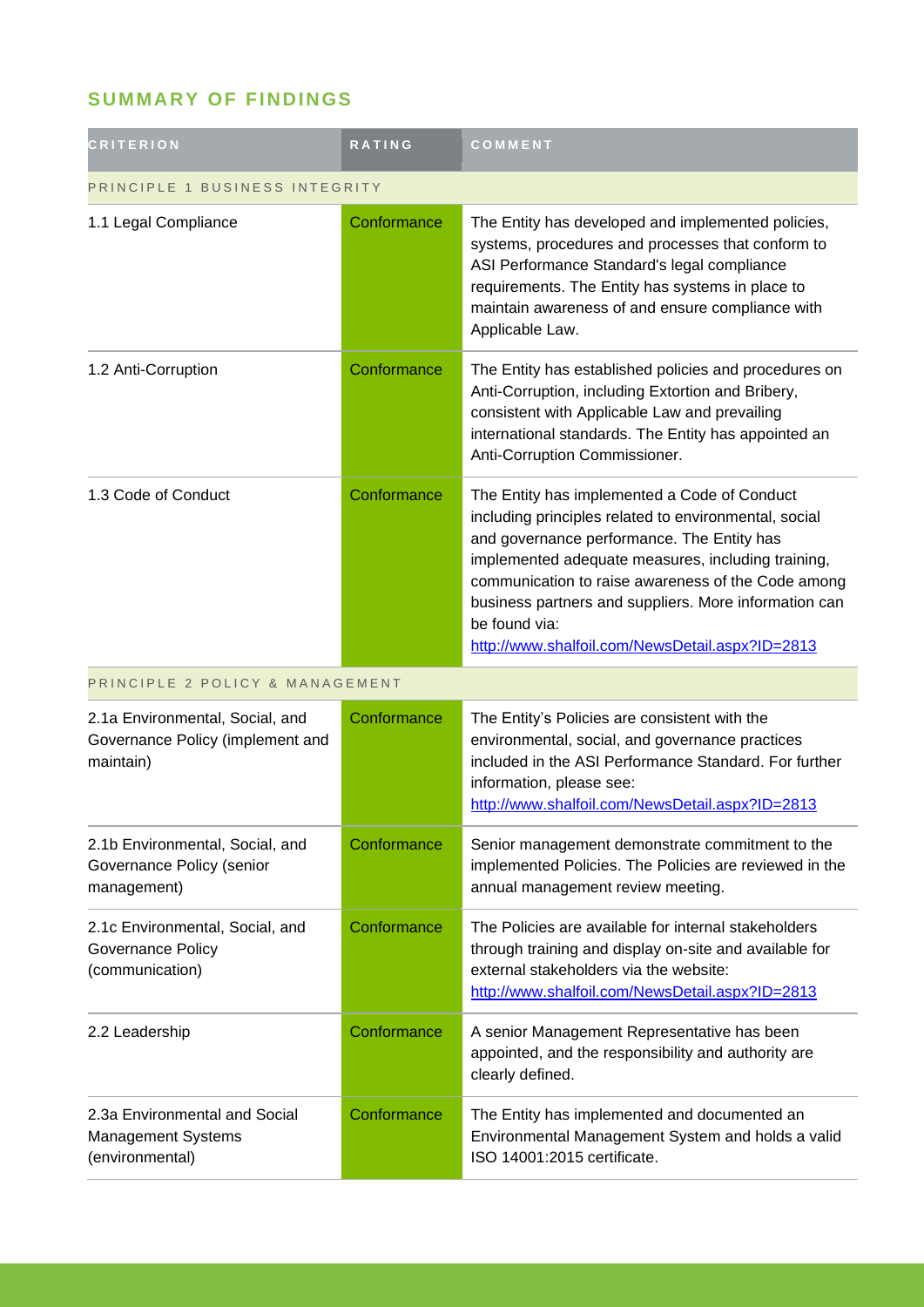| <b>CRITERION</b>                                             | RATING                    | COMMENT                                                                                                                                                                                                                                                                                                                                                                                                                                                                                               |  |
|--------------------------------------------------------------|---------------------------|-------------------------------------------------------------------------------------------------------------------------------------------------------------------------------------------------------------------------------------------------------------------------------------------------------------------------------------------------------------------------------------------------------------------------------------------------------------------------------------------------------|--|
| 2.3b Environmental and Social<br>Management Systems (social) | Conformance               | A Social Management System has been established<br>and implemented.                                                                                                                                                                                                                                                                                                                                                                                                                                   |  |
| 2.4 Responsible Sourcing                                     | Conformance               | The Entity has developed and implemented policies,<br>systems, procedures and processes that conform to<br>the responsible sourcing requirements. The Entity<br>conducts second party Due Diligence audits at major<br>next tier suppliers' sites to qualify them. The<br>procurement team and relevant personnel are trained<br>on an annual basis on responsible sourcing<br>requirements.<br>The responsible purchasing policy is published on:<br>http://www.shalfoil.com/NewsDetail.aspx?ID=2816 |  |
| 2.5 Impact Assessments                                       | Conformance               | Environmental, social, cultural and Human Rights<br>Impact Assessments are implemented in accordance<br>to the ASI Performance Standard requirements, ISO<br>14001 and ISO 45001 Management System standards<br>and the relevant legal requirements.                                                                                                                                                                                                                                                  |  |
| 2.6 Emergency Response Plan                                  | Conformance               | Emergency Response Plans on social, OH&S and<br>environmental accidents are implemented. Workers<br>are provided with training and drills are undertaken.                                                                                                                                                                                                                                                                                                                                             |  |
| 2.7 Mergers and Acquisitions                                 | Conformance               | The Entity has established a procedure for mergers<br>and acquisitions; however no such activity has<br>occurred since the Entity commenced operations at<br>the location in 2004.                                                                                                                                                                                                                                                                                                                    |  |
| 2.8 Closure, Decommissioning and<br>Divestment               | Conformance               | The Entity has established a procedure for closure,<br>decommissioning and divestment; however no such<br>activity has occurred since the Entity commenced<br>operations at the location in 2004.                                                                                                                                                                                                                                                                                                     |  |
| PRINCIPLE 3 TRANSPARENCY                                     |                           |                                                                                                                                                                                                                                                                                                                                                                                                                                                                                                       |  |
| 3.1 Sustainability Reporting                                 | Conformance               | The Entity publishes an annual Sustainability Report:<br>http://www.shalfoil.com/NewsDetail.aspx?ID=2959<br>The report is written in the company format and is not<br>verified by a third party.                                                                                                                                                                                                                                                                                                      |  |
| 3.2 Non-compliance and liabilities                           | Minor Non-<br>Conformance | The Entity publicly discloses legal compliance<br>information in the Sustainability Report:<br>http://www.shalfoil.com/NewsDetail.aspx?ID=2959<br>However, the Entity did not disclose information and<br>rectification measures in relation to the penalty for<br>failing in the management of Workers' individual<br>occupational health files as required.                                                                                                                                         |  |
| 3.3a Payments to governments<br>(legal and contractual)      | Conformance               | Payments to government are included in the Finance<br>Report, which is audited by a third party. All payments<br>are made in accordance with all legal requirements.                                                                                                                                                                                                                                                                                                                                  |  |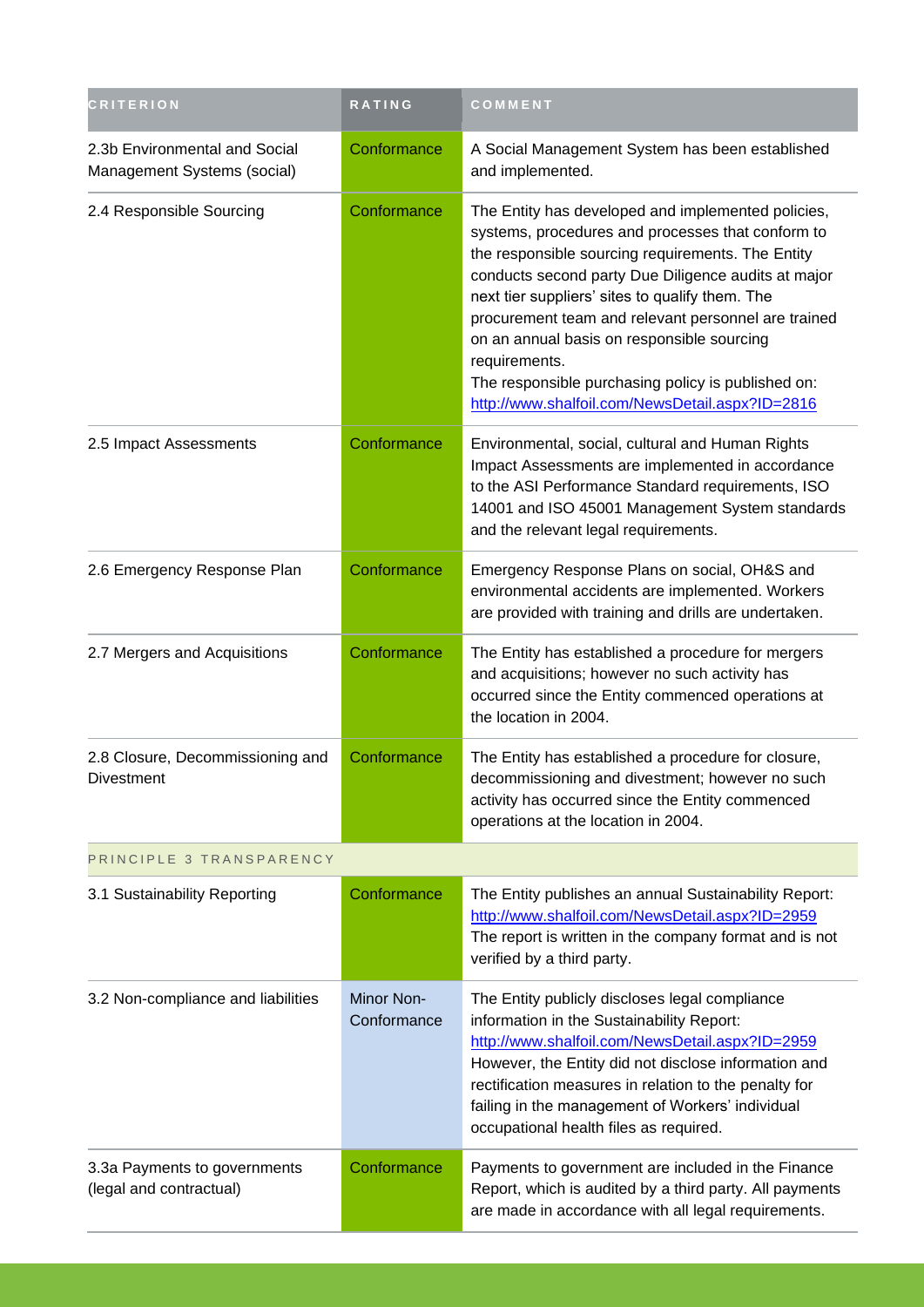| <b>CRITERION</b>                                                            | RATING         | COMMENT                                                                                                                                                                                                                                                                                                        |
|-----------------------------------------------------------------------------|----------------|----------------------------------------------------------------------------------------------------------------------------------------------------------------------------------------------------------------------------------------------------------------------------------------------------------------|
| 3.3b Payments to governments<br>(disclosure - bauxite mining)               | Not Applicable | This Criterion is not applicable to the Entity's<br>Certification Scope.                                                                                                                                                                                                                                       |
| 3.4 Stakeholder complaints,<br>grievances and requests for<br>information   | Conformance    | The Entity has internal and external Complaints<br>Resolution Mechanisms, including a whistleblower<br>hotline, email address and an on-site suggestion box.<br>The available channels are communicated to<br>stakeholders.                                                                                    |
| PRINCIPLE 4 MATERIAL STEWARDSHIP                                            |                |                                                                                                                                                                                                                                                                                                                |
| 4.1a Environmental Life Cycle<br>Assessment (life cycle impacts)            | Conformance    | The environmental Life Cycle Assessment (LCA) is<br>conducted and documented, covering all Aluminium<br>products and product lines.                                                                                                                                                                            |
| 4.1b Environmental Life Cycle<br>Assessment (cradle to gate)                | Conformance    | The environmental Life Cycle Assessment (LCA)<br>provides cradle-to-gate information covering all<br>Aluminium products and product lines. The LCA can<br>be provided by external communication if required.<br>There have been no requests to date.                                                           |
| 4.1c Environmental Life Cycle<br>Assessment (public<br>communication)       | Conformance    | The Life Cycle Assessment (LCA) is published on the<br>Entity's website:<br>http://www.shalfoil.com/NewsDetail.aspx?ID=2840<br>The Entity defines how to communicate on the LCA<br>with the customer in the Management Procedure of<br>Information Disclosure.                                                 |
| 4.2 Product design                                                          | Conformance    | Following the product development process, the<br>environmental impacts are taken into consideration.<br>Energy consumption, waste reduction and recycling<br>are taken into consideration at the stage of product<br>development. The target for these aspects are defined.                                   |
| 4.3a Aluminium Process Scrap<br>(targets)                                   | Conformance    | Aluminium Process Scrap is collected and packaged,<br>sold to a smelter or other manufacturer of construction<br>materials for recycling. The recycling rate is 100%.                                                                                                                                          |
| 4.3b Aluminium Process Scrap<br>(alloy separation)                          | Conformance    | In accordance with the result of material analysis, the<br>Entity's Aluminium Process Scrap does not require<br>separation for recycling.                                                                                                                                                                      |
| 4.4a Collection and recycling of<br>products at end-of-life (strategy)      | Conformance    | Customers return non-conforming products to the<br>Entity for re-work or cutting into a smaller size for re-<br>use. For process scrap generated by the customers or<br>at the end-of-life, it is not viable from a financial or<br>quality perspective to recycle scrap in the foil<br>manufacturing process. |
| 4.4b Collection and recycling of<br>products at end-of-life<br>(engagement) | Conformance    | As there are no local, regional or national collection<br>and recycling systems for aluminium scraps in China,                                                                                                                                                                                                 |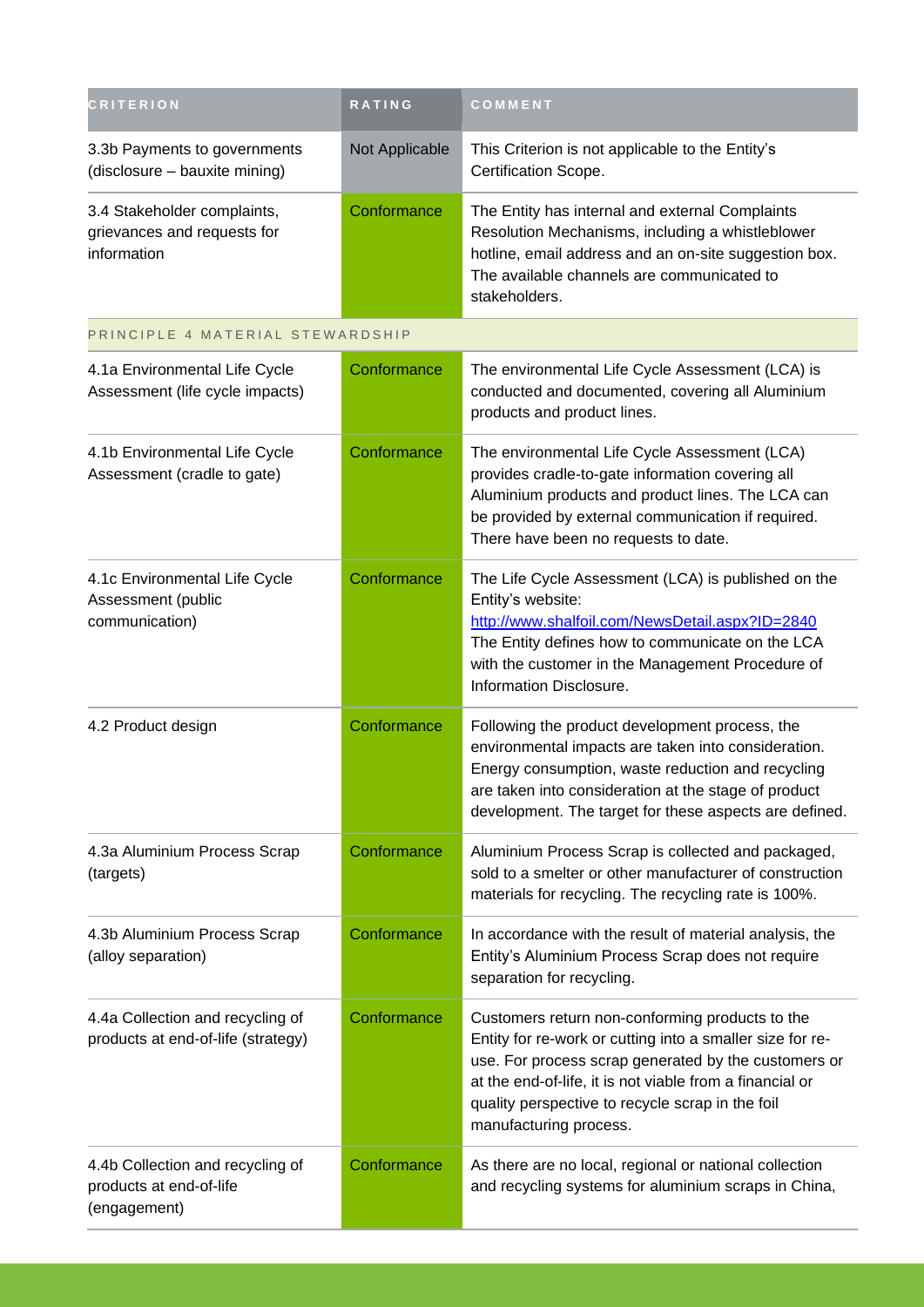| <b>CRITERION</b>                                                        | RATING         | COMMENT                                                                                                                                                                                                                                                                                                                                                                                                                  |  |
|-------------------------------------------------------------------------|----------------|--------------------------------------------------------------------------------------------------------------------------------------------------------------------------------------------------------------------------------------------------------------------------------------------------------------------------------------------------------------------------------------------------------------------------|--|
|                                                                         |                | the Entity is working with customers to decide how to<br>improve the recycling rate of products at end-of-life.                                                                                                                                                                                                                                                                                                          |  |
| PRINCIPLE 5 GREENHOUSE GAS EMISSIONS                                    |                |                                                                                                                                                                                                                                                                                                                                                                                                                          |  |
| 5.1 Disclosure of GHG emissions<br>and energy use                       | Conformance    | Energy consumption and the major relevant Scope 1<br>and 2 Greenhouse Gas (GHG) emissions are tracked<br>and documented:<br>http://www.shalfoil.com/NewsDetail.aspx?ID=2956<br>The GHG emissions are not third party verified.                                                                                                                                                                                           |  |
| 5.2 GHG emissions reductions                                            | Conformance    | The Entity establishes an annual GHG emission target.<br>The 2020 target is to reduce GHG emissions by 10<br>tonnes CO <sub>2</sub> -eq GHG compared with 2019 levels. The<br>main strategy is to reduce the electricity consumption<br>and improve the capacity of annealing ovens. The<br>target was achieved.<br>The GHG emission target for 2021 is published at:<br>http://www.shalfoil.com/NewsDetail.aspx?ID=2958 |  |
| 5.3a Aluminium Smelting<br>(management system)                          | Not Applicable | This Criterion is not applicable to the Entity's<br>Certification Scope.                                                                                                                                                                                                                                                                                                                                                 |  |
| 5.3b Aluminium Smelting (up to<br>and including 2020)                   | Not Applicable | This Criterion is not applicable to the Entity's<br>Certification Scope.                                                                                                                                                                                                                                                                                                                                                 |  |
| 5.3c Aluminium Smelting (after<br>2020)                                 | Not Applicable | This Criterion is not applicable to the Entity's<br>Certification Scope.                                                                                                                                                                                                                                                                                                                                                 |  |
| PRINCIPLE 6 EMISSIONS, EFFLUENTS AND WASTE                              |                |                                                                                                                                                                                                                                                                                                                                                                                                                          |  |
| 6.1 Emissions to Air                                                    | Conformance    | The waste air generated in the operation and kitchen is<br>collected and treated before released. Emissions to Air<br>are monitored periodically and meet the local emission<br>limit.                                                                                                                                                                                                                                   |  |
| 6.2 Discharges to Water                                                 | Conformance    | Discharges to Water is covered and managed within<br>the Environmental Management System. Water<br>discharge meet the local legal limit. The wastewater<br>discharge is monitored periodically and meets the local<br>discharge limits.                                                                                                                                                                                  |  |
| 6.3a Assessment and Management<br>of Spills and Leakage<br>(assessment) | Conformance    | An assessment of risk areas of operations where Spills<br>and Leakage may contaminate air, water and soil has<br>been undertaken by following the risk assessment<br>process of the Environmental Management System.                                                                                                                                                                                                     |  |
| 6.3b Assessment and Management<br>of Spills and Leakage<br>(management) | Conformance    | Assessment and management of Spills and Leakage is<br>defined in the Environmental Management System.<br>Major Spills and Leakages are handled and<br>communicated by the emergency response team.                                                                                                                                                                                                                       |  |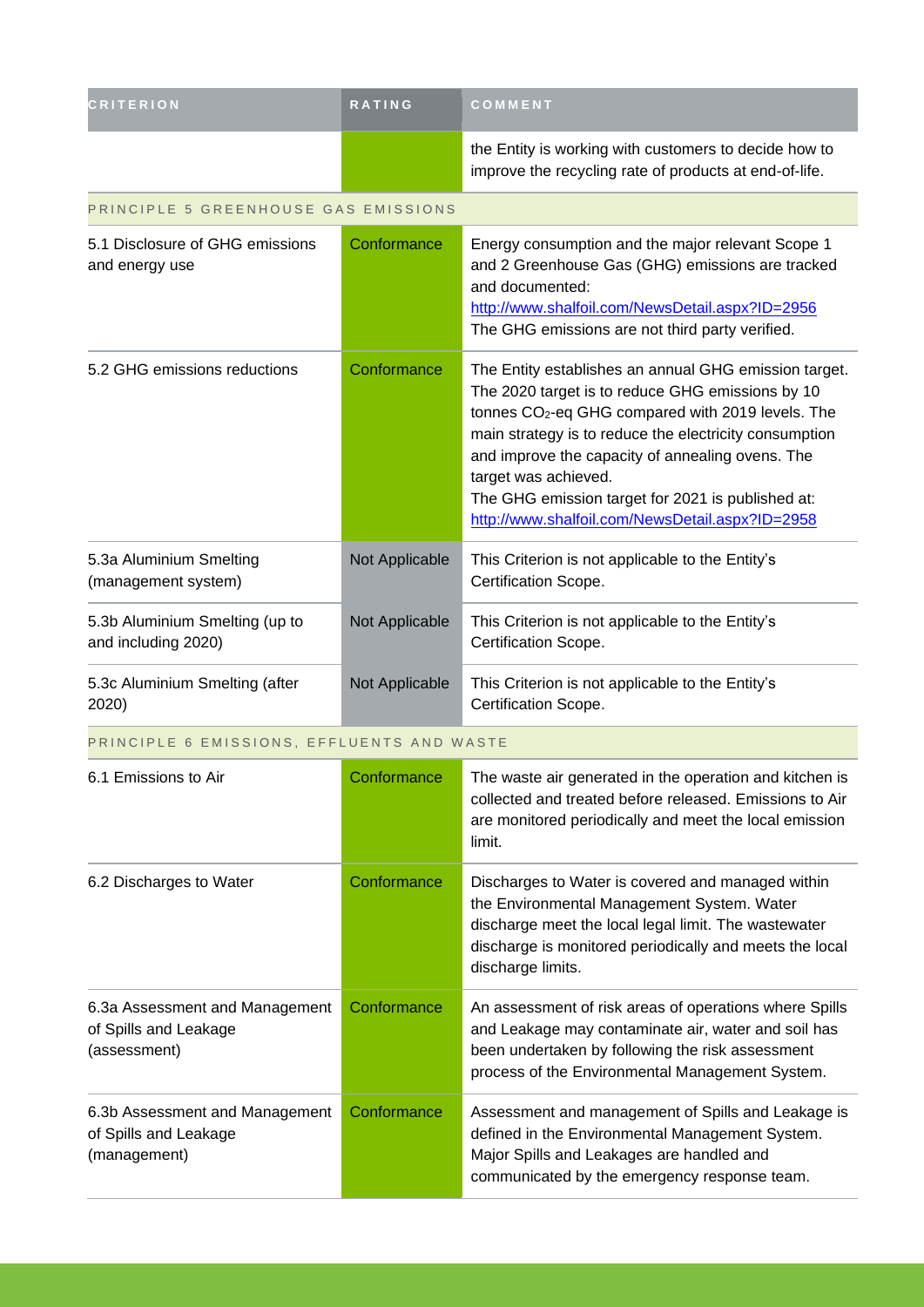| <b>CRITERION</b>                                                 | <b>RATING</b>  | COMMENT                                                                                                                                                                                                                                                    |
|------------------------------------------------------------------|----------------|------------------------------------------------------------------------------------------------------------------------------------------------------------------------------------------------------------------------------------------------------------|
| 6.4a Reporting of Spills (immediate<br>disclosure)               | Conformance    | Reporting of Spills is defined in the Entity's<br>Management Procedure of Information Disclosure.<br>There has been no Spill in the past three years.                                                                                                      |
| 6.4b Reporting of Spills (regular<br>reporting)                  | Conformance    | The impact assessments of Spills and the remediation<br>actions taken are published in the annual Sustainability<br>Report. There has been no Spill in the past three<br>years.                                                                            |
| 6.5a Waste management and<br>reporting (strategy)                | Conformance    | Waste management is covered by the Environmental<br>Management System. The transfer of Hazardous<br>Waste is audited and the disposal of Hazardous Waste<br>is in compliance with the legal requirements.                                                  |
| 6.5b Waste management and<br>reporting (disclosure)              | Conformance    | The quantity of Hazardous and Non-Hazardous Waste<br>generated by the Entity is registered in the Solid Waste<br>Information Management System and reported in the<br>Sustainability Report, Chapter 7:<br>http://www.shalfoil.com/NewsDetail.aspx?ID=2959 |
| 6.6a Bauxite Residue (storage<br>construction)                   | Not Applicable | This Criterion is not applicable to the Entity's<br>Certification Scope.                                                                                                                                                                                   |
| 6.6b Bauxite Residue (integrity<br>checks and controls)          | Not Applicable | This Criterion is not applicable to the Entity's<br>Certification Scope.                                                                                                                                                                                   |
| 6.6c Bauxite Residue (water<br>discharge)                        | Not Applicable | This Criterion is not applicable to the Entity's<br>Certification Scope.                                                                                                                                                                                   |
| 6.6d Bauxite Residue (marine and<br>aquatic environments)        | Not Applicable | This Criterion is not applicable to the Entity's<br>Certification Scope.                                                                                                                                                                                   |
| 6.6e Bauxite Residue (start of the<br>art technologies)          | Not Applicable | This Criterion is not applicable to the Entity's<br>Certification Scope.                                                                                                                                                                                   |
| 6.6f Bauxite Residue (remediation)                               | Not Applicable | This Criterion is not applicable to the Entity's<br>Certification Scope.                                                                                                                                                                                   |
| 6.7a Spent Pot Lining (SPL)<br>(storage and management)          | Not Applicable | This Criterion is not applicable to the Entity's<br>Certification Scope.                                                                                                                                                                                   |
| 6.7b Spent Pot Lining (SPL)<br>(recovery and recycling)          | Not Applicable | This Criterion is not applicable to the Entity's<br>Certification Scope.                                                                                                                                                                                   |
| 6.7c Spent Pot Lining (SPL)<br>(Untreated SPL)                   | Not Applicable | This Criterion is not applicable to the Entity's<br>Certification Scope.                                                                                                                                                                                   |
| 6.7d Spent Pot Lining (SPL)<br>(review of alternatives)          | Not Applicable | This Criterion is not applicable to the Entity's<br>Certification Scope.                                                                                                                                                                                   |
| 6.7e Spent Pot Lining (SPL)<br>(marine and aquatic environments) | Not Applicable | This Criterion is not applicable to the Entity's<br>Certification Scope.                                                                                                                                                                                   |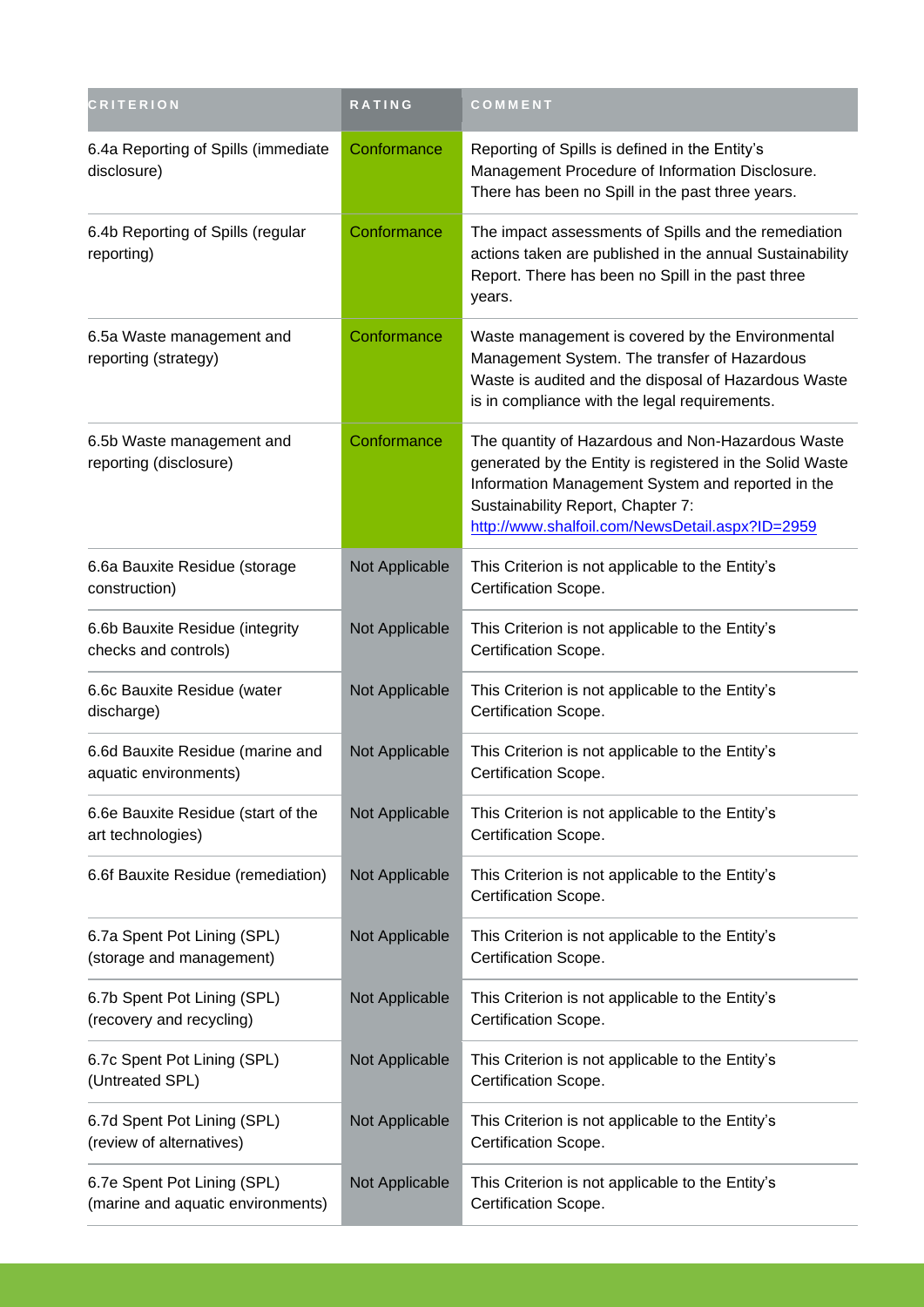| <b>CRITERION</b>                                                           | RATING         | COMMENT                                                                                                                                                                                                                                                                                                          |
|----------------------------------------------------------------------------|----------------|------------------------------------------------------------------------------------------------------------------------------------------------------------------------------------------------------------------------------------------------------------------------------------------------------------------|
| 6.8a Dross (recovery)                                                      | Not Applicable | This Criterion is not applicable to the Entity's<br>Certification Scope.                                                                                                                                                                                                                                         |
| 6.8b Dross (recycling)                                                     | Not Applicable | This Criterion is not applicable to the Entity's<br>Certification Scope.                                                                                                                                                                                                                                         |
| 6.8c Dross (review of alternatives)                                        | Not Applicable | This Criterion is not applicable to the Entity's<br>Certification Scope.                                                                                                                                                                                                                                         |
| PRINCIPLE 7 WATER STEWARDSHIP                                              |                |                                                                                                                                                                                                                                                                                                                  |
| 7.1a Water assessment (mapping)                                            | Conformance    | The water source is the municipal water supply. Usage<br>is tracked and documented. The legal required Permit<br>for Water Discharge into Public Drainage System is<br>granted by the government agency.                                                                                                         |
| 7.1b Water assessment (risk<br>assessment)                                 | Conformance    | Water-related risks have been assessed. The level of<br>water-related risk is low.                                                                                                                                                                                                                               |
| 7.2a Water management<br>(management plans)                                | Conformance    | Water consumption reduction targets are established<br>and the associated control measures are defined and<br>documented.                                                                                                                                                                                        |
| 7.2b Water management<br>(monitoring)                                      | Conformance    | Water consumption is monitored and progress toward<br>achievement of the water-related targets is assessed.<br>The reduction target in 2021 was not achieved and the<br>Entity has analysed the root cause and established<br>and implemented corrective actions.                                                |
| 7.3 Disclosure of water usage and<br>risks                                 | Conformance    | In accordance with the Entity's Management<br>Procedure of Information Disclosure, the water-related<br>risk assessment report is published:<br>http://www.shalfoil.com/NewsDetail.aspx?ID=2957                                                                                                                  |
| PRINCIPLE 8 BIODIVERSITY                                                   |                |                                                                                                                                                                                                                                                                                                                  |
| 8.1 Biodiversity assessment                                                | Conformance    | The biodiversity assessment is included in the<br>Environmental Management System. The Entity is not<br>in or close to any Protected Area and the impact on<br>biodiversity from the Entity's operations is very low.<br>For further information, please see:<br>http://www.shalfoil.com/NewsDetail.aspx?ID=2811 |
| 8.2a Biodiversity management<br>(biodiversity action plans)                | Not Applicable | This Criterion is not applicable as the impact on<br>biodiversity from the Entity's operations is very low.                                                                                                                                                                                                      |
| 8.2b Biodiversity management<br>(consultation and mitigation<br>hierarchy) | Not Applicable | This Criterion is not applicable as the impact on<br>biodiversity from the Entity's operations is very low.                                                                                                                                                                                                      |
| 8.2c Biodiversity management<br>(reporting)                                | Not Applicable | This Criterion is not applicable as the impact on<br>biodiversity from the Entity's operations is very low.                                                                                                                                                                                                      |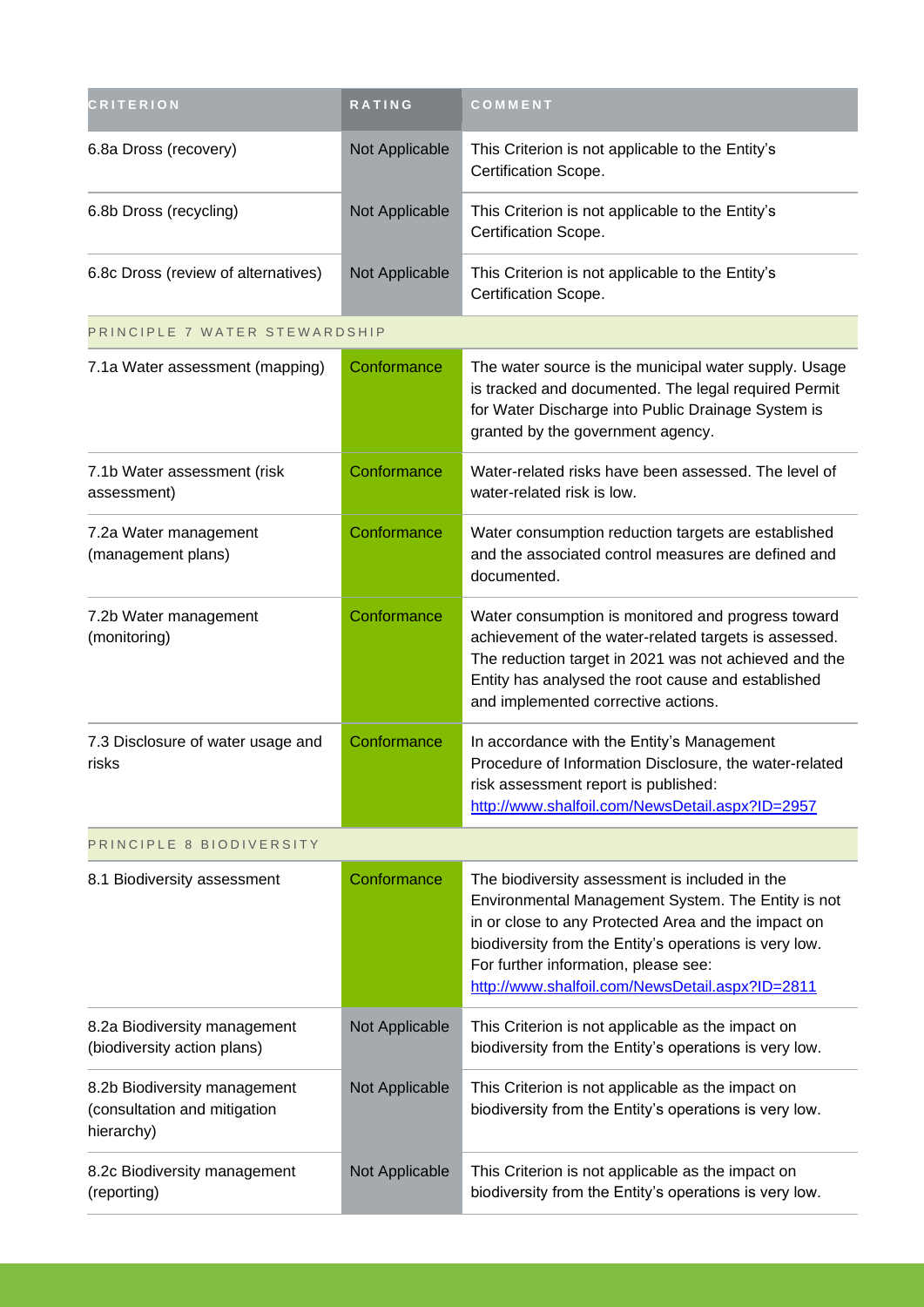| <b>CRITERION</b>                                                                          | RATING         | COMMENT                                                                                                                                                                                                                                |  |
|-------------------------------------------------------------------------------------------|----------------|----------------------------------------------------------------------------------------------------------------------------------------------------------------------------------------------------------------------------------------|--|
| 8.3 Alien Species                                                                         | Conformance    | The main carrier medium (wooden pallets) is<br>processed in a way to avoid the introduction of Alien<br>Species.                                                                                                                       |  |
| 8.4a Commitment to "No Go" in<br>World Heritage properties<br>(exploration and new mines) | Not Applicable | This Criterion is not applicable to the Entity's<br>Certification Scope.                                                                                                                                                               |  |
| 8.4b Commitment to "No Go" in<br>World Heritage properties (existing<br>operations)       | Not Applicable | This Criterion is not applicable to the Entity's<br>Certification Scope.                                                                                                                                                               |  |
| 8.5a Mine rehabilitation (best<br>available techniques)                                   | Not Applicable | This Criterion is not applicable to the Entity's<br>Certification Scope.                                                                                                                                                               |  |
| 8.5b Mine rehabilitation (financial<br>provisions)                                        | Not Applicable | This Criterion is not applicable to the Entity's<br>Certification Scope.                                                                                                                                                               |  |
| PRINCIPLE 9 HUMAN RIGHTS                                                                  |                |                                                                                                                                                                                                                                        |  |
| 9.1a Human Rights Due Diligence<br>(policy)                                               | Conformance    | The Entity has implemented a Policy commitment to<br>respect Human Rights and communicates the policy to<br>all employees:<br>http://www.shalfoil.com/NewsDetail.aspx?ID=2959                                                          |  |
| 9.1b Human Rights Due Diligence<br>(process)                                              | Conformance    | The Entity commits to respect Human Rights and<br>extends this commitment in the supply chain. The Due<br>Diligence process is established covering the supply<br>chain including employment (labour) agencies and<br>sub-contractors. |  |
| 9.1c Human Rights Due Diligence<br>(remediation)                                          | Conformance    | The Entity has established and publishes the<br>complaints/grievance channel to stakeholders. There<br>has been no case of the Entity have caused or<br>contributed to Human Rights impact reported.                                   |  |
| 9.2 Women's Rights                                                                        | Conformance    | Women's legal rights and interests are respected.<br>There has been no complaint received from women<br>Workers.                                                                                                                       |  |
| 9.3 Indigenous Peoples                                                                    | Not Applicable | This Criterion is not applicable as there are no<br>Indigenous Peoples in the Entity's Certification Scope.                                                                                                                            |  |
| 9.4 Free, Prior, and Informed<br>Consent (FPIC)                                           | Not Applicable | This Criterion is not applicable as there are no<br>Indigenous Peoples in the Entity's Certification Scope.                                                                                                                            |  |
| 9.5 Cultural and sacred heritage                                                          | Not Applicable | This Criterion is not applicable there are no sacred or<br>cultural heritage sites and values within the Entity's<br>Area of Influence.                                                                                                |  |
| 9.6a Resettlements (avoid or<br>minimise)                                                 | Not Applicable | This Criterion is not applicable as there is no<br>Resettlement necessary.                                                                                                                                                             |  |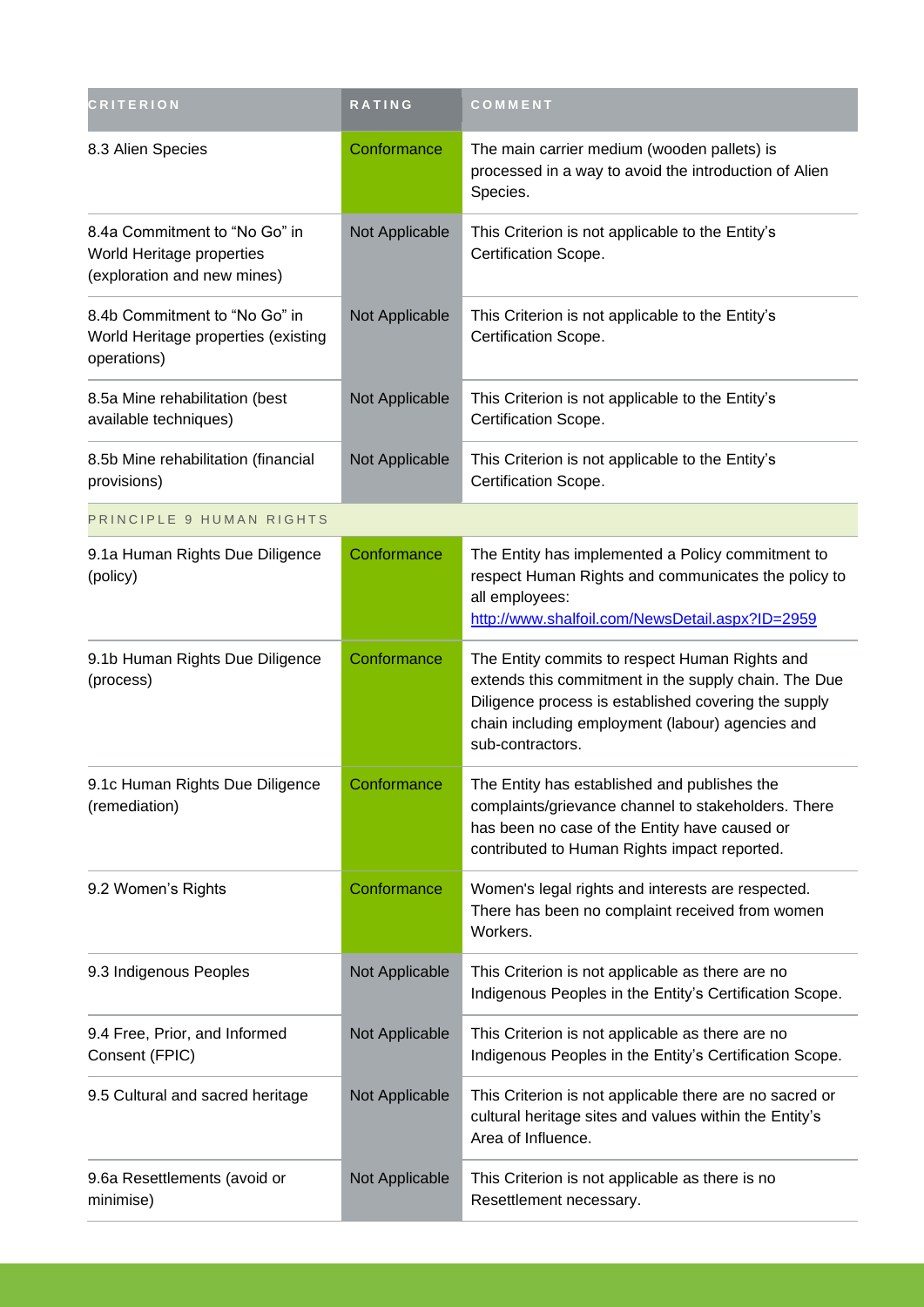| <b>CRITERION</b>                                                                                      | RATING         | COMMENT                                                                                                                                                                                                                                                                                            |  |
|-------------------------------------------------------------------------------------------------------|----------------|----------------------------------------------------------------------------------------------------------------------------------------------------------------------------------------------------------------------------------------------------------------------------------------------------|--|
| 9.6b Resettlements (where<br>unavoidable)                                                             | Not Applicable | This Criterion is not applicable as there is no<br>Resettlement necessary.                                                                                                                                                                                                                         |  |
| 9.7a Local Communities (rights and<br>interests)                                                      | Conformance    | The Entity respects the rights and interests of local<br>Communities. There has been no complaint received<br>from the local Community. An interviewed worker from<br>the local Community states the Entity has a good<br>relationship with local Community.                                       |  |
| 9.7b Local Communities (impacts)                                                                      | Conformance    | The Entity has established and implements control<br>measures for the identified impacts on local<br>Communities. There has been no complaint received<br>from the local Community.                                                                                                                |  |
| 9.7c Local Communities<br>(livelihoods)                                                               | Conformance    | The Entity employs people from the local Community<br>which supports their livelihoods by providing local<br>employment opportunities.                                                                                                                                                             |  |
| 9.8 Conflict-Affected and High-Risk<br>Areas                                                          | Conformance    | The Entity makes a commitment prohibiting the use of<br>conflict minerals and communicates this through the<br>aluminium value chain. Further information, please<br>see:<br>http://www.shalfoil.com/NewsDetail.aspx?ID=2816<br>There has been no complaint received on this issue.                |  |
| 9.9 Security practice                                                                                 | Conformance    | The Entity implements security practices that respect<br>Human Rights. Responsibilities and authorities are<br>clearly defined in the security agreement and security<br>staff undergo relevant training. No complaint or<br>grievance regarding security staff or practices has<br>been received. |  |
| PRINCIPLE 10 LABOUR RIGHTS                                                                            |                |                                                                                                                                                                                                                                                                                                    |  |
| 10.1a Freedom of Association and<br><b>Right to Collective Bargaining</b><br>(freedom of association) | Conformance    | There are laws that restrict Freedom of Association in<br>China. The Entity commits itself to respect Workers'<br>rights. There are 54 elected Worker representatives<br>including eight women, and a trade union is<br>established in accordance to the legal requirement.                        |  |
| 10.1b Freedom of Association and<br><b>Right to Collective Bargaining</b><br>(collective bargaining)  | Conformance    | There are laws that restrict Collective Bargaining in<br>China. However, the Entity respects the rights of<br>Workers to Collective Bargaining. There are no<br>Collective Bargaining Agreements in the Entity.                                                                                    |  |
| 10.1c Freedom of Association and<br><b>Right to Collective Bargaining</b><br>(alternative means)      | Conformance    | Workers can access the suggestion box, email, hotline<br>or directly communicate with management to report<br>their concerns or complaint.                                                                                                                                                         |  |
| 10.2a Child Labour (minimum age)                                                                      | Conformance    | In accordance with the review of records and<br>management and worker interviews, the Entity does                                                                                                                                                                                                  |  |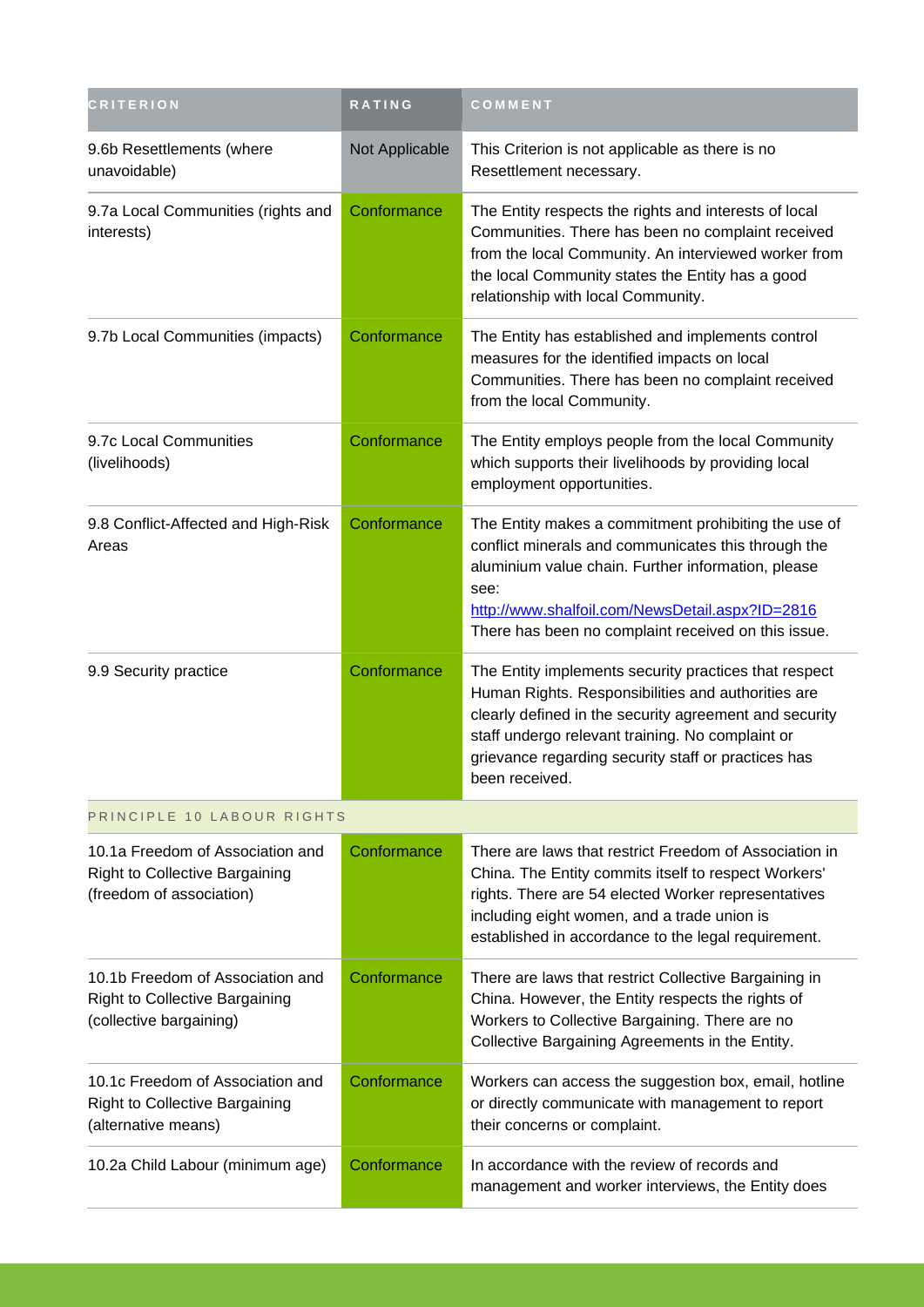| <b>CRITERION</b>                                                                | RATING         | COMMENT                                                                                                                                                                                                                                         |
|---------------------------------------------------------------------------------|----------------|-------------------------------------------------------------------------------------------------------------------------------------------------------------------------------------------------------------------------------------------------|
|                                                                                 |                | not use nor support the use of Child Labour or young<br>workers.                                                                                                                                                                                |
| 10.2b Child Labour (hazardous)                                                  | Conformance    | Child labour is prohibited in China. Young workers (16<br>to 18 years) are under special protection by law and<br>not allowed to work in hazardous working conditions.<br>The Entity strictly follows the local legal requirements.             |
| 10.2c Child Labour (worst forms)                                                | Conformance    | Child labour is prohibited in China. The Entity commits<br>itself, and expects its suppliers, to comply with the<br>prohibition of Child Labour and protection of young<br>workers.                                                             |
| 10.3a Forced Labour (human<br>trafficking)                                      | Conformance    | The Entity commits itself, and expects its suppliers, to<br>comply with the prohibition of Forced Labour, slavery<br>and Human Trafficking.                                                                                                     |
| 10.3b Forced Labour (deposits,<br>fees, advances)                               | Conformance    | The Entity is not involved in Forced Labour. Workers<br>are not required to provide any form of deposit;<br>recruitment fee or equipment advance.                                                                                               |
| 10.3c Forced Labour (migrant<br>workers)                                        | Not Applicable | This Criterion is not applicable as there are no foreign<br>Migrant Workers at the Entity, all workers are Chinese.                                                                                                                             |
| 10.3d Forced Labour (debt<br>bondage)                                           | Conformance    | The Entity is not involved in Forced Labour and does<br>not provide loans to Workers. There is no case of Debt<br>Bondage reported or found.                                                                                                    |
| 10.3e Forced Labour (freedom of<br>movement)                                    | Conformance    | The Entity is not involved in Forced Labour. There is<br>no restriction of Workers' movement at the Entity.                                                                                                                                     |
| 10.3f Forced Labour (retention of<br>identity papers, permits,<br>certificates) | Conformance    | The Entity is not involved in Forced Labour. There is<br>no retention of Workers' original documents, only<br>copies of original documents are kept in Workers'<br>personnel files.                                                             |
| 10.3g Forced Labour (freedom to<br>terminate employment)                        | Conformance    | The Entity is not involved in Forced Labour. The notice<br>period for announced termination of the employment is<br>in compliance with the Labour Contract Law: 30 days<br>in advance or three days in the period of probation.                 |
| 10.4 Non-Discrimination                                                         | Conformance    | The Entity is committed to Non-Discrimination. There<br>has been no case of Discrimination received.                                                                                                                                            |
| 10.5 Communication and<br>engagement                                            | Conformance    | Direct and frequent communication with the Workers<br>and the Workers representatives is established. As per<br>the Trade Union Committee meeting minutes and<br>worker and management interviews, communication is<br>conducted and effective. |
| 10.6 Disciplinary practices                                                     | Conformance    | The Entity respects its employees, disciplinary<br>measures are not related to inhumane actions,                                                                                                                                                |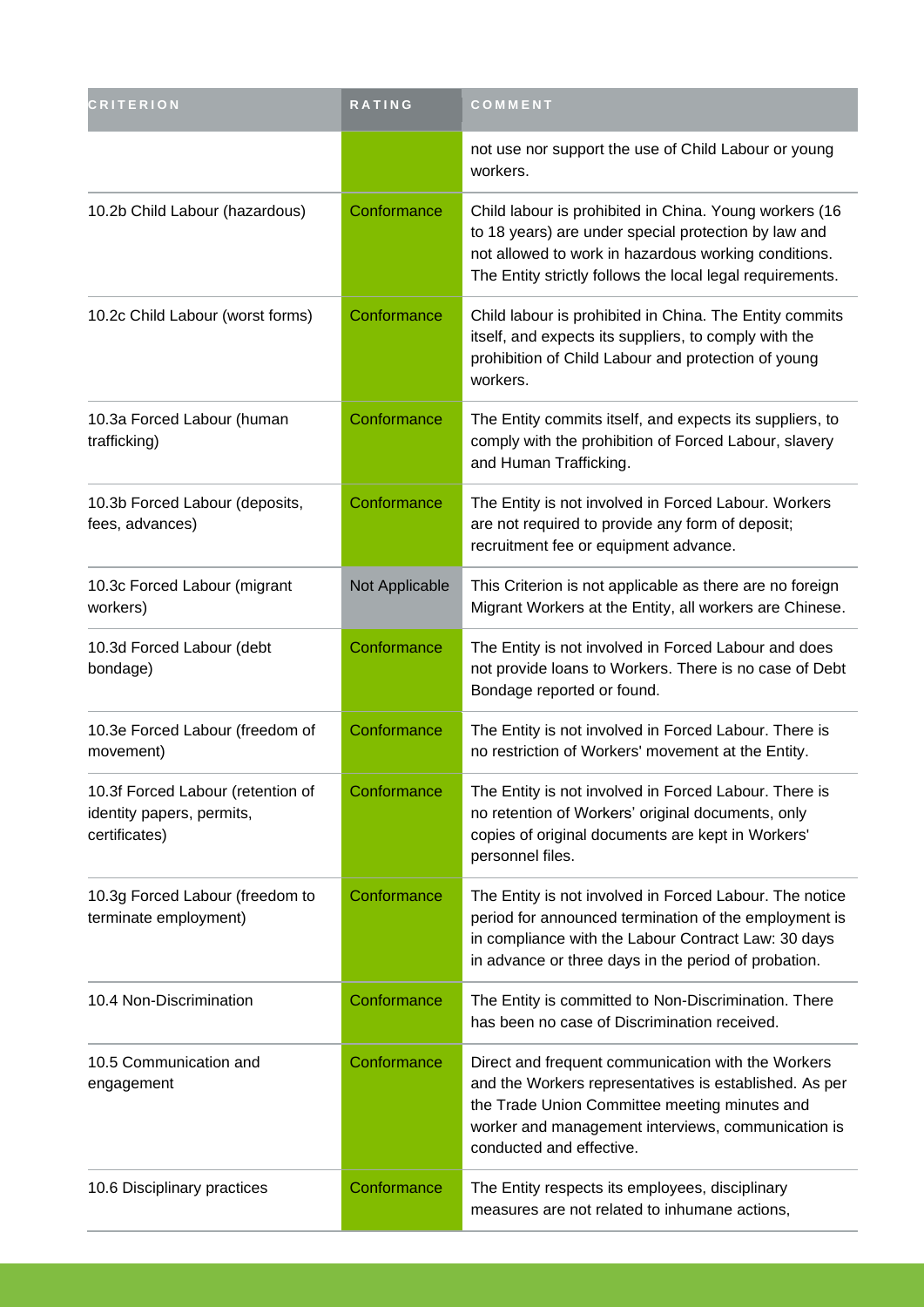| <b>CRITERION</b>                                                                        | RATING                           | COMMENT                                                                                                                                                                                                                                                                                                                                                                                                                     |
|-----------------------------------------------------------------------------------------|----------------------------------|-----------------------------------------------------------------------------------------------------------------------------------------------------------------------------------------------------------------------------------------------------------------------------------------------------------------------------------------------------------------------------------------------------------------------------|
|                                                                                         |                                  | harassment, abuse, corporal punishment, mental or<br>physical coercion, verbal abuse or intimidation, and<br>require the confirmation of involved Worker.                                                                                                                                                                                                                                                                   |
| 10.7a Remuneration (living wage)                                                        | <b>Minor Non-</b><br>Conformance | The wage structure is clearly defined and the basic<br>wage is above the legal minimum wage. The total<br>payment meets the Workers' basic need. Payslips are<br>provided to Workers in private via a digital application<br>and include all required information.<br>However, it was identified that the Entity had not<br>enrolled all dispatch and subcontractor Workers in the<br>social insurance program as required. |
| 10.7b Remuneration (method of<br>payment)                                               | Conformance                      | All payments are documented and timely paid to all<br>Workers by bank transfer on 15 <sup>th</sup> of the following<br>month. Payslip are provided to Workers in private via a<br>digital application and include all required information.                                                                                                                                                                                 |
| 10.8 Working Time                                                                       | <b>Minor Non-</b><br>Conformance | Working hours are recorded manually. Working hours<br>are monitored, the total working hours in a quarter do<br>not exceed 608 and the monthly overtime working<br>hours do not exceed 36.<br>However, it was identified that a small number of<br>Workers had worked excessive overtime during the<br>working day.                                                                                                         |
| PRINCIPLE 11 OCCUPATIONAL HEALTH AND SAFETY                                             |                                  |                                                                                                                                                                                                                                                                                                                                                                                                                             |
| 11.1a Occupational Health and<br>Safety (OH&S) Policy (policy)                          | Conformance                      | The Entity has established and implemented an<br>Occupational Health and Safety Policy, which is<br>reviewed periodically and communicated with<br>stakeholders. Further information, please see:<br>http://www.shalfoil.com/NewsDetail.aspx?ID=2813                                                                                                                                                                        |
| 11.1b Occupational Health and<br>Safety (OH&S) Policy (workers and<br>visitors)         | Conformance                      | The Occupational Health and Safety Policy is applied<br>to Workers and Visitors in compliance with the legal<br>requirements and the requirements of ISO<br>45001:2018.                                                                                                                                                                                                                                                     |
| 11.1c Occupational Health and<br>Safety (OH&S) Policy (applicable<br>law and standards) | Conformance                      | The Occupational Health and Safety (OH&S) Policy<br>includes commitment to comply with the legal<br>requirements and other requirements. Systems exist to<br>identify all applicable legal requirements and other<br>requirements and evaluate the legal compliance. The<br>latest legal compliance evaluation was conducted in<br>December 2021. There were no violations of OH&S<br>issues raised.                        |
| 11.1d Occupational Health and<br>Safety (OH&S) Policy (right to stop<br>unsafe work)    | Conformance                      | Workers are provided the training courses to<br>understand the hazards, OH&S risks and actions<br>determined that are relevant to them and the right to<br>refuse unsafe work.                                                                                                                                                                                                                                              |